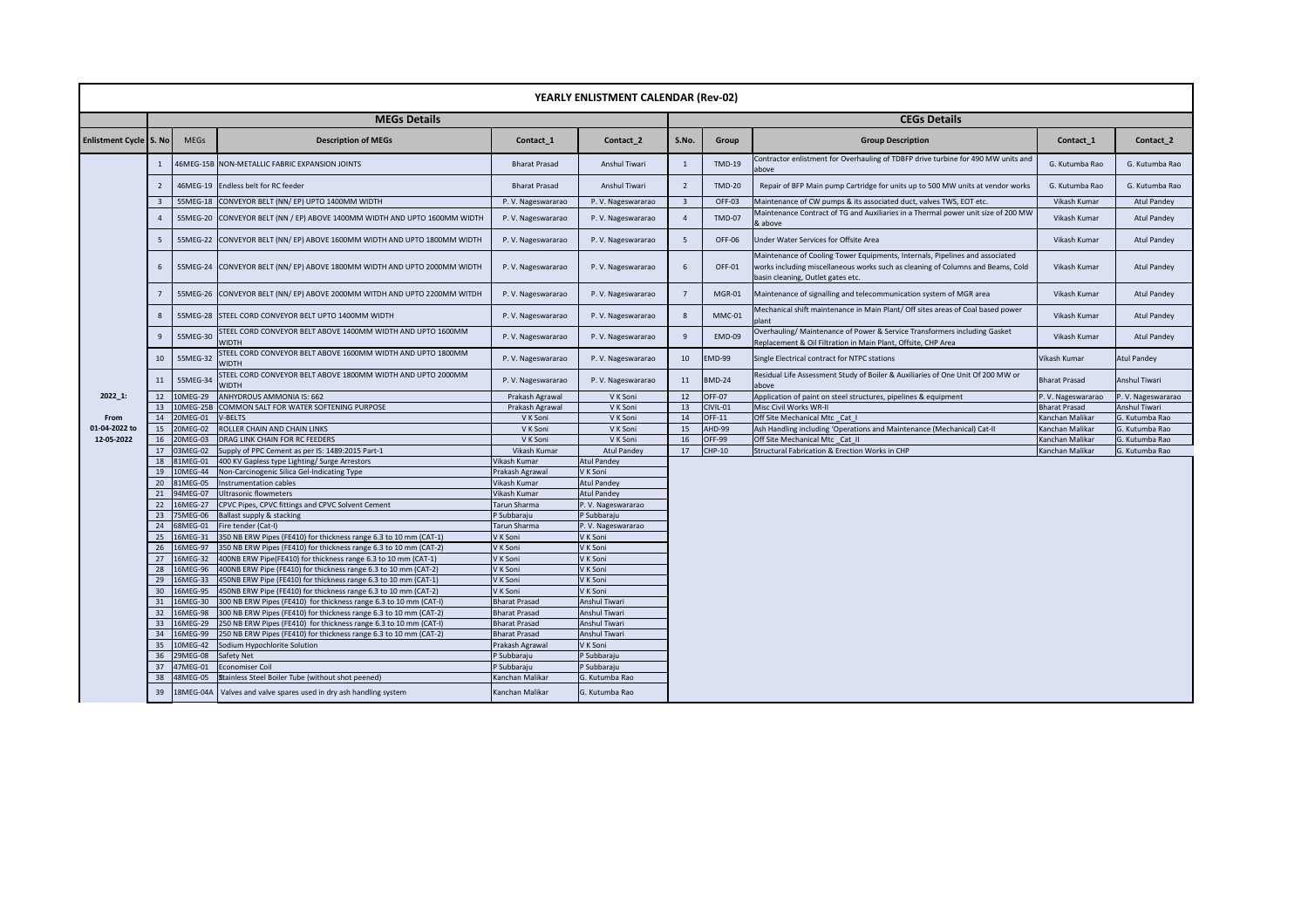| <b>YEARLY ENLISTMENT CALENDAR (Rev-02)</b> |                     |                  |                                                                        |                        |                      |       |                     |                                                                                                                                                                                                                                                                                                                                                     |                        |                      |  |  |
|--------------------------------------------|---------------------|------------------|------------------------------------------------------------------------|------------------------|----------------------|-------|---------------------|-----------------------------------------------------------------------------------------------------------------------------------------------------------------------------------------------------------------------------------------------------------------------------------------------------------------------------------------------------|------------------------|----------------------|--|--|
|                                            | <b>MEGs Details</b> |                  |                                                                        |                        |                      |       | <b>CEGs Details</b> |                                                                                                                                                                                                                                                                                                                                                     |                        |                      |  |  |
| <b>Enlistment Cycle S. No</b>              |                     | <b>MEGs</b>      | <b>Description of MEGs</b>                                             | Contact_1              | Contact_2            | S.No. | Group               | <b>Group Description</b>                                                                                                                                                                                                                                                                                                                            | Contact_1              | Contact_2            |  |  |
|                                            |                     |                  | 31MEG-02A SUBMERSIBLE PUMPS FOR SLURRY APPLICATION                     | V K Soni               | V K Soni             |       | <b>CHP-07</b>       | Inspection and Rectification of Coal Bunkers.                                                                                                                                                                                                                                                                                                       | G. Kutumba Rao         | G. Kutumba Rao       |  |  |
|                                            |                     |                  | 31MEG-02B SUBMERSIBLE PUMPS FOR NON SLURRY APPLICATION                 | V K Soni               | V K Soni             |       | <b>MGR-02</b>       | Mtce of MGR Rail Track                                                                                                                                                                                                                                                                                                                              | <b>Prakash Agrawal</b> | V K Soni             |  |  |
|                                            |                     |                  | 18MEG-01C GENERAL PURPOSE MANUALLY OPERATED CI NRV/CHECK VALVES        | <b>Anshul Tiwari</b>   | <b>Anshul Tiwari</b> |       | <b>MGR-03</b>       | Ultrasonic Flaw Detector (USFD)Testing of MGR Rail Track & Welded Joints in MGR                                                                                                                                                                                                                                                                     | <b>Prakash Agrawal</b> | V K Soni             |  |  |
| $2022_2$ :                                 |                     |                  | 46MEG-05   Rotary Air Preheater Basket                                 | <b>Bharat Prasad</b>   | <b>Anshul Tiwari</b> |       | <b>BMD-12</b>       | Contract for Maintenance / Overhauling of Milling System (Coal Pulveriser), its<br>associated auxiliaries, coal piping up to Burner isolating gate and Mill reject<br>system.(Unit Size 200MW and above)                                                                                                                                            | <b>Tarun Sharma</b>    | P.V. Nageswararao    |  |  |
|                                            |                     |                  | 56MEG-09   KNIFE EDGE GATE VALVE UP TO 350NB                           | <b>Bharat Prasad</b>   | <b>Anshul Tiwari</b> |       | <b>BMD-14</b>       | Online Pressure Setting for Spring Loaded Safety Valves                                                                                                                                                                                                                                                                                             | <b>Vikash Kumar</b>    | <b>Atul Pandey</b>   |  |  |
|                                            | 6                   |                  | 04MEG-01 RESIN BONDED, ROCK WOOL MATTRESS                              | <b>Tarun Sharma</b>    | P.V. Nageswararao    |       | C&I-01              | Maintenance of main Plant and Offsite C&I Systems including Ash Handling Systems,<br>Dry Ash Extraction Systems, CHP and Fire Fighting Systems.                                                                                                                                                                                                     | V K Soni               | V K Soni             |  |  |
|                                            |                     |                  | 10MEG-18  FERRIC ALUM Grade-2                                          | P. Subbaraju           | P. Subbaraju         |       | <b>OFF-05</b>       | Maintenance of Equipment, Tanks & Vessels and associated works for complete<br>Water Treatment Plant comprising of DM Plant, PT Plant, Chlorination Plant, CW<br>Chemical Treatment Plant, LWTP, Effluent Treatment Plant, Drinking Water System,<br>Coal settling pit, Sewage Treatment Plant, Compressed air system, hoists and<br>agitators etc. | <b>Kanchan Malikar</b> | Harsh Ahuja          |  |  |
| <b>From</b><br>16-05-2022 to<br>27-06-2022 |                     |                  | 10MEG-32   FERRIC ALUM Grade-4                                         | P. Subbaraju           | P. Subbaraju         | -8    | <b>EMD-05</b>       | Misc Electrical Maintenance of plant LT Systems, Actuators, DCDB, Street<br>Lighting, Crane & Hoist, Boiler, TG, ESP, VFD, HT Switchgear, Fire Fighting, Offsites, CHP<br>and Windows/Split AC etc                                                                                                                                                  | <b>Bharat Prasad</b>   | <b>Anshul Tiwari</b> |  |  |
|                                            |                     |                  | 48MEG-01   BOILER STRAIGHT TUBES (CARBON STEEL)                        | P. Subbaraju           | P. Subbaraju         |       | <b>AST-01</b>       | TRANSPORTATION OF ASH THROUGH ROAD FROM NTPC PLANTS                                                                                                                                                                                                                                                                                                 | <b>Prakash Agrawal</b> | V K Soni             |  |  |
|                                            | 10                  |                  | 48MEG-02   BOILER STRAIGHT TUBES (ALLOY STEEL OTHER THAN SS)           | P. Subbaraju           | P. Subbaraju         | 10    | <b>CHP-99</b>       | Mega Contract for Coal Handling Plant covering 'Mechanical Maintenance of coal<br>handling plant along with related sub systems and auxiliaries                                                                                                                                                                                                     | <b>Tarun Sharma</b>    | P.V. Nageswararao    |  |  |
|                                            |                     |                  | 48MEG-03 BOILER TUBE BENDS                                             | P. Subbaraju           | P. Subbaraju         |       |                     |                                                                                                                                                                                                                                                                                                                                                     |                        |                      |  |  |
|                                            |                     |                  | 57MEG-02   FRP FAN BLADE FOR COOLING TOWER                             | P. Subbaraju           | P. Subbaraju         |       |                     |                                                                                                                                                                                                                                                                                                                                                     |                        |                      |  |  |
|                                            | 13                  | 10MEG-06 SF6 GAS |                                                                        | P. Subbaraju           | V K Soni             |       |                     |                                                                                                                                                                                                                                                                                                                                                     |                        |                      |  |  |
|                                            |                     | 10MEG-17         | HYDRAZINE HYDRATE 80%, IS-12086                                        | Prakash Agrawal        | V K Soni             |       |                     |                                                                                                                                                                                                                                                                                                                                                     |                        |                      |  |  |
|                                            | 15 <sub>1</sub>     | 10MEG-15         | <b>HYDRATED LIME</b>                                                   | <b>Prakash Agrawal</b> | V K Soni             |       |                     |                                                                                                                                                                                                                                                                                                                                                     |                        |                      |  |  |
|                                            | 16                  | 16MEG-23         | MS Pipe / Tube (15mm NB to 150mm NB) as per IS 1239 (Part-1)           | P. Subbaraju           | P. Subbaraju         |       |                     |                                                                                                                                                                                                                                                                                                                                                     |                        |                      |  |  |
|                                            |                     | 16MEG-24         | Supply of 200 NB MS ERW Pipes as per IS 3589                           | P. Subbaraju           | P. Subbaraju         |       |                     |                                                                                                                                                                                                                                                                                                                                                     |                        |                      |  |  |
|                                            | 18                  |                  | 57MEG-04 Cooling Tower Fills                                           | P. Subbaraju           | P. Subbaraju         |       |                     |                                                                                                                                                                                                                                                                                                                                                     |                        |                      |  |  |
|                                            | 19                  |                  | 10MEG-38 Supply of Cooling Water Treatment Chemicals: SODIUM MOLYBDATE | <b>Tarun Sharma</b>    | P.V. Nageswararao    |       |                     |                                                                                                                                                                                                                                                                                                                                                     |                        |                      |  |  |
|                                            | 20 <sub>2</sub>     |                  | 10MEG-37A Supply Cooling Water Treatment Chemical - Zinc Sulphate      | <b>Kanchan Malikar</b> | G. Kutumba Rao       |       |                     |                                                                                                                                                                                                                                                                                                                                                     |                        |                      |  |  |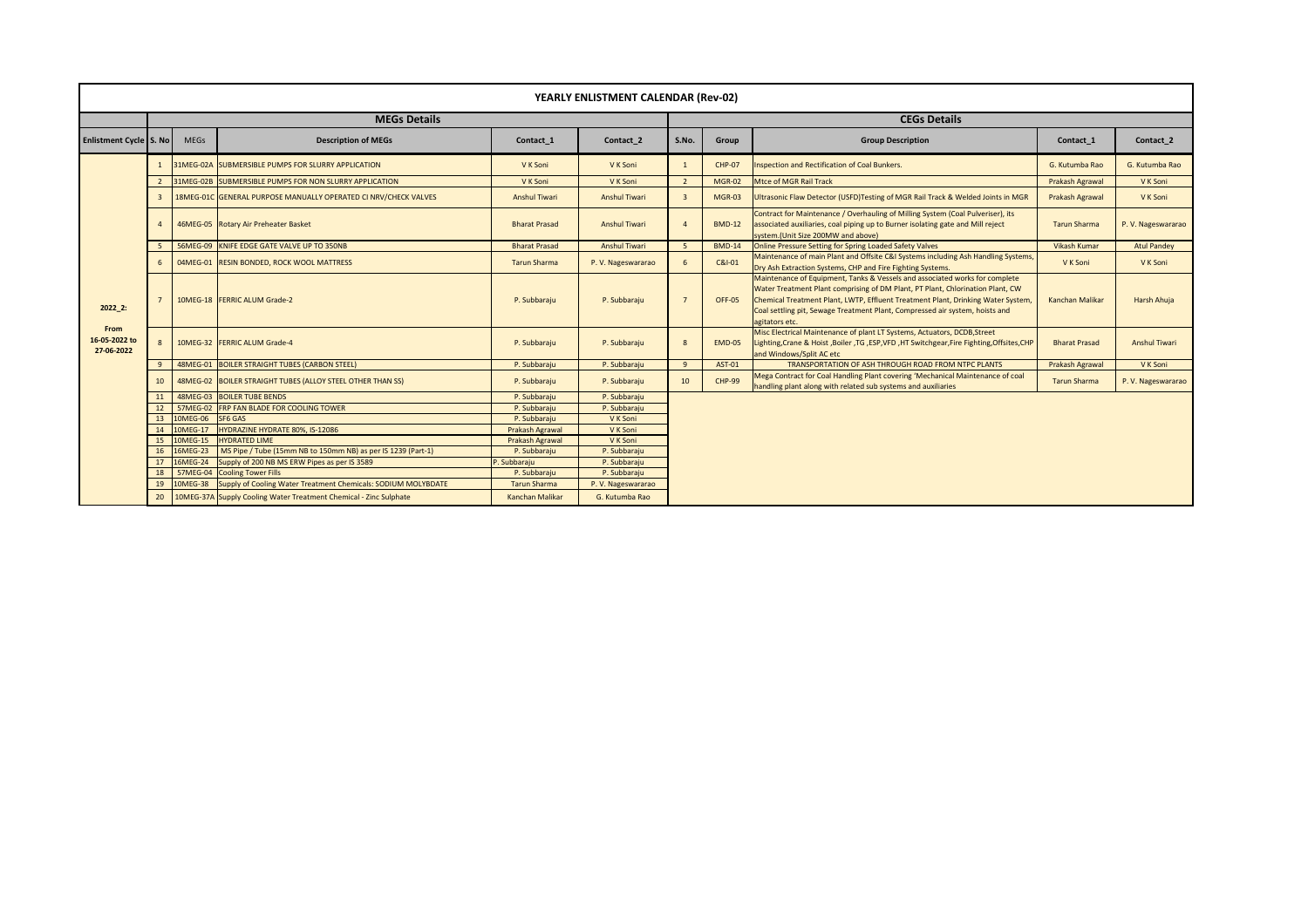|                                     | <b>YEARLY ENLISTMENT CALENDAR (Rev-02)</b> |             |                                                                                                                  |                      |                      |       |                     |                                                                                                                                                              |                        |                      |  |  |
|-------------------------------------|--------------------------------------------|-------------|------------------------------------------------------------------------------------------------------------------|----------------------|----------------------|-------|---------------------|--------------------------------------------------------------------------------------------------------------------------------------------------------------|------------------------|----------------------|--|--|
|                                     | <b>MEGs Details</b>                        |             |                                                                                                                  |                      |                      |       | <b>CEGs Details</b> |                                                                                                                                                              |                        |                      |  |  |
| <b>Enlistment Cycle S. No</b>       |                                            | <b>MEGs</b> | <b>Description of MEGs</b>                                                                                       | Contact_1            | Contact_2            | S.No. | Group               | <b>Group Description</b>                                                                                                                                     | Contact_1              | Contact_2            |  |  |
|                                     |                                            | 87MEG-01    | <b>TRANSFORMERS UPTO 100KVA</b>                                                                                  | <b>Tarun Sharma</b>  | P.V. Nageswararao    |       | <b>EMD-01</b>       | Overhauling/Maintenance of HT Motors                                                                                                                         | Prakash Agrawal        | V K Soni             |  |  |
|                                     |                                            | 87MEG-02    | LT (OUTDOOR TRANSFORMER)                                                                                         | <b>Tarun Sharma</b>  | P.V. Nageswararao    |       | <b>EMD-02</b>       | <b>OVERHAULING/MAINTENANCE OF LT MOTORS</b>                                                                                                                  | Prakash Agrawal        | V K Soni             |  |  |
|                                     |                                            |             | 87MEG-03C TRANSFORMERS 12KV TO 145KV CLASS                                                                       | <b>Tarun Sharma</b>  | P.V. Nageswararao    | -3    | EMD-03              | <b>REWINDING OF HT MOTORS</b>                                                                                                                                | Prakash Agrawal        | V K Soni             |  |  |
|                                     |                                            |             | 87MEG-04 400 kV Class Current Transformer (CT)                                                                   | P. Subbaraju         | P. Subbaraju         |       | <b>EMD-07</b>       | Overhauling/ Maintenance Of LT Transformers including Gasket Replacement & Oil<br>Filtration in Main Plant, Offsite, CHP Area etc of Power Plant             | Prakash Agrawal        | V K Soni             |  |  |
|                                     |                                            |             | 87MEG-05 400 kV Class Capacitance Voltage Transformer (CVT)                                                      | P. Subbaraju         | P. Subbaraju         | -5    | <b>EMD-08</b>       | Annual Rate Contract for Rewinding of LT Motors and Control Transformers in<br>different areas of plant.                                                     | Prakash Agrawal        | V K Soni             |  |  |
|                                     | 6                                          |             | 87MEG-06 765 kV Class Current Transformer (CT)                                                                   | P. Subbaraju         | P. Subbaraju         |       | EC-01               | Maintenance of Combined Electrical and C&I Areas of Power Plant                                                                                              | Prakash Agrawal        | V K Soni             |  |  |
|                                     |                                            |             | 87MEG-07 765 kV Grade Capacitor Voltage Transformer (CVT)                                                        | P. Subbaraju         | P. Subbaraju         |       | <b>CHP-06</b>       | MECHANICAL MAINTENANCE OF COAL HANDLING PLANT                                                                                                                | P. V. Nageswararac     | P.V. Nageswararac    |  |  |
| $2022_3$ :                          |                                            |             | 87MEG-08 220 kV Class Current Transformer(CT)                                                                    | P. Subbaraju         | P. Subbaraju         |       | EMD-04              | Misc. Cabling Contract for Power Plant                                                                                                                       | <b>Anshul Tiwari</b>   | <b>Anshul Tiwari</b> |  |  |
|                                     |                                            |             | 87MEG-09 220 kV Class Capacitance Voltage Transformer (CVT)                                                      | P. Subbaraju         | P. Subbaraju         | q     | <b>BMD-03</b>       | Thermal Insulation & Cladding of Boiler / TG & Auxiliaries                                                                                                   | <b>Bharat Prasad</b>   | <b>Anshul Tiwari</b> |  |  |
| From<br>01-07-2022 to<br>11-08-2022 | 10                                         | 94MEG-01    | Pressure Transmitter (Electronic Transmitter for Pressure, Diff Press and DP<br>based Flow / Level measurements) | Vikash Kumar         | <b>Atul Pandey</b>   | 10    | <b>BMD-06</b>       | Maintenance/ Overhauling Of Rotary Equipment (ID, PA, FD, Seal Air Fans etc) and<br>its associated auxiliaries Other than Mills (Unit Size Of 200MW & Above) | <b>Kanchan Malikar</b> | Harsh Ahuja          |  |  |
|                                     | 11                                         |             | 94MEG-02   Dissolved Oxygen Analyser (Optical type)                                                              | Vikash Kumar         | <b>Atul Pandey</b>   | 11    | <b>TMD-18</b>       | <b>Helium leak test for Condenser</b>                                                                                                                        | G. Kutumba Rao         | G. Kutumba Rao       |  |  |
|                                     | 12                                         |             | 94MEG-03 E-P Converter                                                                                           | Vikash Kumar         | <b>Atul Pandey</b>   |       |                     |                                                                                                                                                              |                        |                      |  |  |
|                                     | 13                                         |             | 94MEG-04 Guided Wave Radar Type Level Transmitter                                                                | Vikash Kumar         | <b>Atul Pandey</b>   |       |                     |                                                                                                                                                              |                        |                      |  |  |
|                                     | 14                                         |             | 94MEG-05 Microprocessor Based Electronic Positioners                                                             | Vikash Kumar         | <b>Atul Pandey</b>   |       |                     |                                                                                                                                                              |                        |                      |  |  |
|                                     | 15                                         | L6MEG-25    | Cast Iron pipe lines for Ash conveying pipes of sizes up to 250 NB                                               | <b>Bharat Prasad</b> | <b>Anshul Tiwari</b> |       |                     |                                                                                                                                                              |                        |                      |  |  |
|                                     | 16                                         | 16MEG-26    | Cast Iron pipe lines for Ash conveying pipes of sizes above 250 NB and up to 400                                 | <b>Bharat Prasad</b> | <b>Anshul Tiwari</b> |       |                     |                                                                                                                                                              |                        |                      |  |  |
|                                     | 17                                         |             | 46MEG-02 Grinding Ball for Ball and Tube Type Coal Pulveriser                                                    | <b>Bharat Prasad</b> | <b>Anshul Tiwari</b> |       |                     |                                                                                                                                                              |                        |                      |  |  |
|                                     | 18                                         |             | 10MEG-35 Supply of Sodium Chlorite solution of 25% to 31% strength"                                              | Prakash Agrawal      | V K Soni             |       |                     |                                                                                                                                                              |                        |                      |  |  |
|                                     |                                            |             | 75MEG-03A SIGNALING CABLES                                                                                       | <b>Tarun Sharma</b>  | P.V. Nageswararao    |       | MGR-04              | Supply, Stacking and Spreading of ballast for Railway Track (MGR)                                                                                            | <b>Bharat Prasad</b>   | <b>Anshul Tiwari</b> |  |  |
|                                     |                                            |             | 75MEG-05 PSC CONCRETE SLEEPERS                                                                                   | Tarun Sharma         | P.V. Nageswararao    |       | TMD-05              | Operation & Maintenance of Air Conditioning and Ventilation System                                                                                           | <b>Bharat Prasad</b>   | Anshul Tiwari        |  |  |
|                                     |                                            |             | 03MEG-01 LDPE Polythene Sheet as per IS: 2508 (revised                                                           | P. Subbaraju         | P. Subbaraju         | - 3   | TMD-06              | OPERATION, MAINTENANCE & HOUSEKEEPING OF CENTRAL WORKSHOP MACHINES.                                                                                          | <b>Tarun Sharma</b>    | P.V. Nageswararao    |  |  |
|                                     |                                            |             | 50MEG-03B TUBE NEST OIL COOLERS (EXCEPT MOT, SEAL OIL                                                            | P. Subbaraju         | P. Subbaraju         |       | <b>BMD-08</b>       | Maintenance/ Overhauling of Rotary Air-preheaters, Fans (ID, PA, FD, Seal Air Fans<br>etc) and its auxiliaries Other than Mills (Unit size of 200MW & above) | Kanchan Malikar        | Harsh Ahuja          |  |  |
|                                     | -5                                         |             | 01MEG-06 GI GRATING/GRILL                                                                                        | <b>Bharat Prasad</b> | <b>Anshul Tiwari</b> |       | ADW-01              | <b>Category-I (For Inward / Upstream Raising Works)</b>                                                                                                      | V K Soni               | V K Soni             |  |  |
| $2022_4$ :                          |                                            |             | 01MEG-08 GALVANISED STEEL SHEETS (PLAIN AND CORRUGATED) AS PER IS 277                                            | <b>Bharat Prasad</b> | <b>Anshul Tiwari</b> |       | ADW-02              | Category-II (For Outward Raising/ Centerline Raising/ Buttressing/ Peripheral Filling/<br>Starter Dyke Works)                                                | V K Soni               | V K Soni             |  |  |
| From<br>16-08-2022 to               |                                            |             | 55MEG-09   ASTM 4140 Grade Forged Crusher Hammer                                                                 | P. Subbaraju         | P Subbaraju          |       | <b>BMD-01</b>       | Maintenance / Overhauling Contract of Boiler Pressure Parts and associated works<br>for units of 200 MW & above.                                             | <b>Bharat Prasad</b>   | <b>Anshul Tiwari</b> |  |  |
| 27-09-2022                          | 9                                          |             | 94MEG-06 Temperature Transmitters                                                                                | Vikash Kumar         | <b>Atul Pandey</b>   | -8    | <b>BMD-15</b>       | Inspection and Rectification of Ducts, Dampers, Gates, Expansion Joints etc during<br>overhauling. (Unit Size 200MW and above)                               | G. Kutumba Rao         | G. Kutumba Rao       |  |  |
|                                     | 10 <sup>°</sup>                            | 18MEG-01    | GENERAL PURPOSE MANUALLY OPERATED CI GATE VALVES/SLUICE VALVES                                                   | V K Soni             | V K Soni             | -9    | BMD-04              | Overhauling of Rotary Air-preheaters and its Auxiliaries including associated<br>ducts/dampers (Unit size of 200MW & above)                                  | Kanchan Malikar        | Harsh Ahuja          |  |  |
|                                     | <b>11</b>                                  |             | 18MEG-01A GENERAL PURPOSE MANUALLY OPERATED CI GLOBE VALVES                                                      | V K Soni             | V K Soni             | 10    | <b>TMD-01</b>       | Condenser Tube Cleaning by Bullet Shot Method in Units above 200MW capacity                                                                                  | <b>Bharat Prasad</b>   | <b>Anshul Tiwari</b> |  |  |
|                                     | 12                                         | 18MEG-02    | <b>GENERAL PURPOSE MANUALLY OPERATED GM</b><br>VALVES:GATE/GLOBE/SLUICE/BALL/NRV/CHECK                           | Anshul Tiwari        | <b>Anshul Tiwari</b> | 11    | <b>TMD-03</b>       | Condenser Tube Cleaning by High pressure Jet Cleaning Method in Units above<br>200MW                                                                         | <b>Bharat Prasad</b>   | Anshul Tiwari        |  |  |
|                                     | 13                                         |             | 86MEG-07 Supply of HT Motors (3.3 kV)                                                                            | Vikash Kumar         | <b>Atul Pandey</b>   |       |                     |                                                                                                                                                              |                        |                      |  |  |